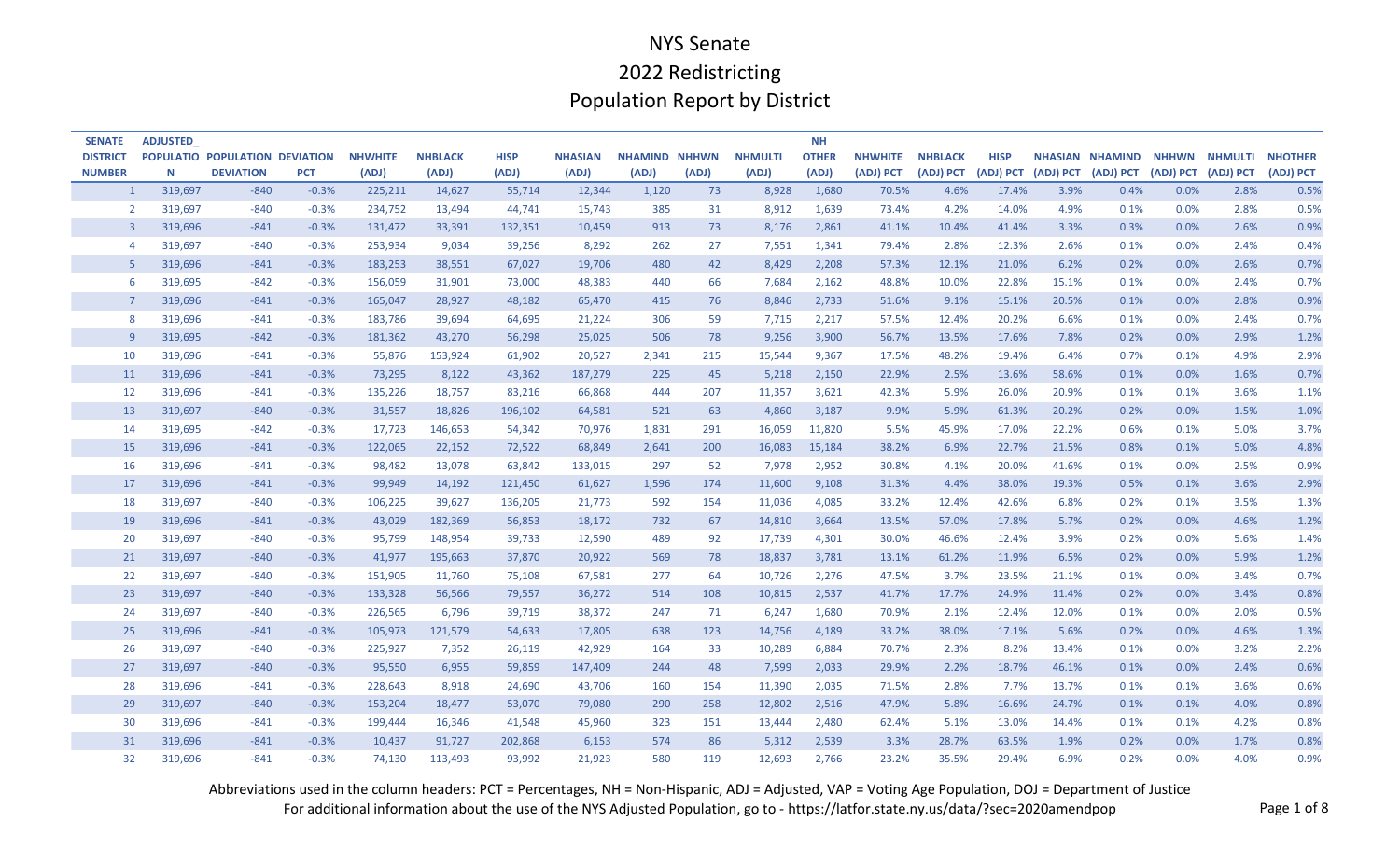| <b>SENATE</b>   | <b>ADJUSTED</b> |                                |            |                |                |             |                |                      |       |                | <b>NHOTHE</b> |                |                |             |           |                                       |           |           |           |
|-----------------|-----------------|--------------------------------|------------|----------------|----------------|-------------|----------------|----------------------|-------|----------------|---------------|----------------|----------------|-------------|-----------|---------------------------------------|-----------|-----------|-----------|
| <b>DISTRICT</b> |                 | POPULATIO POPULATION DEVIATION |            | <b>NHWHITE</b> | <b>NHBLACK</b> | <b>HISP</b> | <b>NHASIAN</b> | <b>NHAMIND NHHWN</b> |       | <b>NHMULTI</b> | R             | <b>NHWHITE</b> | <b>NHBLACK</b> | <b>HISP</b> |           | NHASIAN NHAMIND NHHWN NHMULTI NHOTHER |           |           |           |
| <b>NUMBER</b>   | N               | <b>DEVIATION</b>               | <b>PCT</b> | (ADJ)          | (ADJ)          | (ADJ)       | (ADJ)          | (ADJ)                | (ADJ) | (ADJ)          | (ADJ)         | (ADJ) PCT      | (ADJ) PCT      | (ADJ) PCT   | (ADJ) PCT | (ADJ) PCT                             | (ADJ) PCT | (ADJ) PCT | (ADJ) PCT |
| 33              | 319,696         | $-841$                         | $-0.3%$    | 101,475        | 28,903         | 160,186     | 16,593         | 323                  | 78    | 9,340          | 2,798         | 31.7%          | 9.0%           | 50.1%       | 5.2%      | 0.1%                                  | 0.0%      | 2.9%      | 0.9%      |
| 34              | 319,697         | $-840$                         | $-0.3%$    | 6,809          | 90,819         | 191,716     | 19,587         | 815                  | 93    | 5,810          | 4,048         | 2.1%           | 28.4%          | 60.0%       | 6.1%      | 0.3%                                  | 0.0%      | 1.8%      | 1.3%      |
| 35              | 319,696         | $-841$                         | $-0.3%$    | 11,254         | 74,271         | 218,826     | 6,966          | 615                  | 90    | 4,645          | 3,029         | 3.5%           | 23.2%          | 68.5%       | 2.2%      | 0.2%                                  | 0.0%      | 1.5%      | 1.0%      |
| 36              | 319,697         | $-840$                         | $-0.3%$    | 108,554        | 36,131         | 133,497     | 28,684         | 532                  | 133   | 8,150          | 4,016         | 34.0%          | 11.3%          | 41.8%       | 9.0%      | 0.2%                                  | 0.0%      | 2.6%      | 1.3%      |
| 37              | 321,719         | 1,182                          | 0.4%       | 136,382        | 40,341         | 108,237     | 24,367         | 406                  | 38    | 9,367          | 2,581         | 42.4%          | 12.5%          | 33.6%       | 7.6%      | 0.1%                                  | 0.0%      | 2.9%      | 0.8%      |
| 38              | 319,697         | $-840$                         | $-0.3%$    | 16,005         | 181,016        | 96,506      | 11,222         | 809                  | 94    | 9,317          | 4,728         | 5.0%           | 56.6%          | 30.2%       | 3.5%      | 0.3%                                  | 0.0%      | 2.9%      | 1.5%      |
| 39              | 321,719         | 1,182                          | 0.4%       | 178,621        | 25,162         | 80,727      | 24,257         | 235                  | 46    | 9,970          | 2,701         | 55.5%          | 7.8%           | 25.1%       | 7.5%      | 0.1%                                  | 0.0%      | 3.1%      | 0.8%      |
| 40              | 323,361         | 2,824                          | 0.9%       | 201,923        | 30,816         | 58,879      | 20,381         | 388                  | 38    | 7,624          | 3,312         | 62.5%          | 9.5%           | 18.2%       | 6.3%      | 0.1%                                  | 0.0%      | 2.4%      | 1.0%      |
| 41              | 321,027         | 490                            | 0.2%       | 160,091        | 42,985         | 92,179      | 11,428         | 602                  | 98    | 10,794         | 2,850         | 49.9%          | 13.4%          | 28.7%       | 3.6%      | 0.2%                                  | 0.0%      | 3.4%      | 0.9%      |
| 42              | 321,719         | 1,182                          | 0.4%       | 210,273        | 18,319         | 67,192      | 13,779         | 239                  | 41    | 9,855          | 2,021         | 65.4%          | 5.7%           | 20.9%       | 4.3%      | 0.1%                                  | 0.0%      | 3.1%      | 0.6%      |
| 43              | 323,924         | 3,387                          | 1.1%       | 235,996        | 25,428         | 36,813      | 9,521          | 452                  | 54    | 13,733         | 1,927         | 72.9%          | 7.9%           | 11.4%       | 2.9%      | 0.1%                                  | 0.0%      | 4.2%      | 0.6%      |
| 44              | 320,761         | 224                            | 0.1%       | 233,747        | 15,195         | 42,213      | 6,194          | 558                  | 51    | 12,227         | 10,576        | 72.9%          | 4.7%           | 13.2%       | 1.9%      | 0.2%                                  | 0.0%      | 3.8%      | 3.3%      |
| 45              | 321,125         | 588                            | 0.2%       | 216,171        | 41,963         | 22,329      | 22,810         | 533                  | 104   | 15,376         | 1,839         | 67.3%          | 13.1%          | 7.0%        | 7.1%      | 0.2%                                  | 0.0%      | 4.8%      | 0.6%      |
| 46              | 320,800         | 263                            | 0.1%       | 228,075        | 27,729         | 22,595      | 16,790         | 1,196                | 150   | 19,024         | 5,241         | 71.1%          | 8.6%           | 7.0%        | 5.2%      | 0.4%                                  | 0.1%      | 5.9%      | 1.6%      |
| 47              | 320,800         | 263                            | 0.1%       | 290,196        | 3,751          | 8,247       | 2,642          | 669                  | 68    | 14,364         | 863           | 90.5%          | 1.2%           | 2.6%        | 0.8%      | 0.2%                                  | 0.0%      | 4.5%      | 0.3%      |
| 48              | 324,786         | 4,249                          | 1.3%       | 254,985        | 13,644         | 28,587      | 9,989          | 481                  | 134   | 15,158         | 1,808         | 78.5%          | 4.2%           | 8.8%        | 3.1%      | 0.2%                                  | 0.0%      | 4.7%      | 0.6%      |
| 49              | 321,565         | 1,028                          | 0.3%       | 287,915        | 5,136          | 9,771       | 2,874          | 1,258                | 67    | 13,690         | 854           | 89.5%          | 1.6%           | 3.0%        | 0.9%      | 0.4%                                  | 0.0%      | 4.3%      | 0.3%      |
| -50             | 321,289         | 752                            | 0.2%       | 276,619        | 8,422          | 11,970      | 3,714          | 5,746                | 346   | 13,575         | 897           | 86.1%          | 2.6%           | 3.7%        | 1.2%      | 1.8%                                  | 0.1%      | 4.2%      | 0.3%      |
| 51              | 321,510         | 973                            | 0.3%       | 279,425        | 5,224          | 17,040      | 3,310          | 551                  | 82    | 14,790         | 1,088         | 86.9%          | 1.6%           | 5.3%        | 1.0%      | 0.2%                                  | 0.0%      | 4.6%      | 0.3%      |
| 52              | 319,608         | $-929$                         | $-0.3%$    | 246,771        | 24,647         | 16,020      | 13,433         | 1,622                | 66    | 15,899         | 1,150         | 77.2%          | 7.7%           | 5.0%        | 4.2%      | 0.5%                                  | 0.0%      | 5.0%      | 0.4%      |
| 53              | 321,401         | 864                            | 0.3%       | 247,917        | 16,266         | 17,889      | 20,083         | 672                  | 106   | 16,926         | 1,542         | 77.1%          | 5.1%           | 5.6%        | 6.3%      | 0.2%                                  | 0.0%      | 5.3%      | 0.5%      |
| 54              | 321,107         | 570                            | 0.2%       | 280,366        | 7,061          | 15,352      | 2,848          | 843                  | 77    | 13,492         | 1,068         | 87.3%          | 2.2%           | 4.8%        | 0.9%      | 0.3%                                  | 0.0%      | 4.2%      | 0.3%      |
| 55              | 319,607         | $-930$                         | $-0.3%$    | 217,766        | 44,100         | 23,205      | 17,079         | 1,644                | 95    | 14,295         | 1,423         | 68.1%          | 13.8%          | 7.3%        | 5.3%      | 0.5%                                  | 0.0%      | 4.5%      | 0.5%      |
| 56              | 322,258         | 1,721                          | 0.5%       | 224,438        | 39,779         | 33,079      | 10,941         | 449                  | 65    | 12,368         | 1,139         | 69.7%          | 12.3%          | 10.3%       | 3.4%      | 0.1%                                  | 0.0%      | 3.8%      | 0.4%      |
| 57              | 322,258         | 1,721                          | 0.5%       | 181,487        | 69,918         | 35,213      | 19,550         | 700                  | 83    | 13,913         | 1,394         | 56.3%          | 21.7%          | 10.9%       | 6.1%      | 0.2%                                  | 0.0%      | 4.3%      | 0.4%      |
| 58              | 320,275         | $-262$                         | $-0.1%$    | 279,003        | 4,942          | 15,777      | 2,005          | 5,021                | 73    | 12,602         | 852           | 87.1%          | 1.5%           | 4.9%        | 0.6%      | 1.6%                                  | 0.0%      | 3.9%      | 0.3%      |
| 59              | 320,965         | 428                            | 0.1%       | 285,491        | 6,761          | 8,811       | 3,799          | 726                  | 63    | 14,467         | 847           | 89.0%          | 2.1%           | 2.8%        | 1.2%      | 0.2%                                  | 0.0%      | 4.5%      | 0.3%      |
| 60              | 322,942         | 2,405                          | 0.8%       | 227,676        | 37,115         | 28,665      | 12,946         | 2,050                | 63    | 13,159         | 1,268         | 70.5%          | 11.5%          | 8.9%        | 4.0%      | 0.6%                                  | 0.0%      | 4.1%      | 0.4%      |
| 61              | 322,684         | 2,147                          | 0.7%       | 282,615        | 13,351         | 9,273       | 6,631          | 739                  | 46    | 9,252          | 777           | 87.6%          | 4.1%           | 2.9%        | 2.1%      | 0.2%                                  | 0.0%      | 2.9%      | 0.2%      |
| -62             | 322,941         | 2,404                          | 0.7%       | 280,582        | 10,871         | 12,019      | 3,455          | 1,899                | 80    | 12,991         | 1,044         | 86.9%          | 3.4%           | 3.7%        | 1.1%      | 0.6%                                  | 0.0%      | 4.0%      | 0.3%      |
| 63              | 322,942         | 2,405                          | 0.8%       | 166,833        | 90,964         | 23,337      | 27,376         | 965                  | 97    | 11,944         | 1,426         | 51.7%          | 28.2%          | 7.2%        | 8.5%      | 0.3%                                  | 0.0%      | 3.7%      | 0.4%      |

Abbreviations used in the column headers: PCT = Percentages, NH = Non-Hispanic, ADJ = Adjusted, VAP = Voting Age Population, DOJ = Department of Justice For additional information about the use of the NYS Adjusted Population, go to - https://latfor.state.ny.us/data/?sec=2020amendpop Page 2 of 8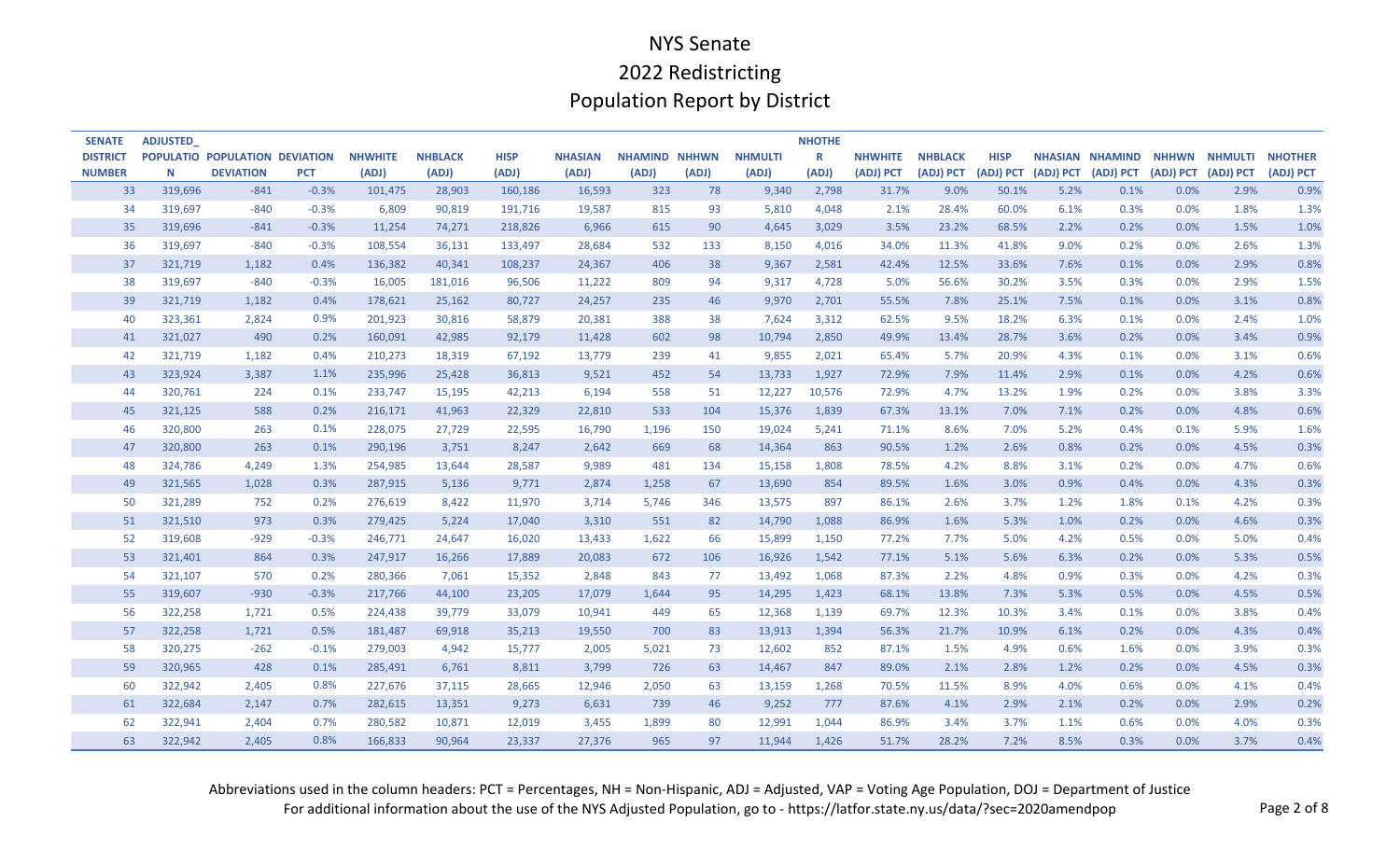| <b>SENATE</b>   |                  |                 |           |             |                |                      |                     |                |                | <b>NHWHITE</b>   | <b>NHBLACK</b>   | <b>HISP</b>      | <b>NHASIAN</b>   | <b>NHAMIND</b>   | <b>NHHWN</b>     | <b>NHMULTI</b>   | <b>NHOTHER</b>   |
|-----------------|------------------|-----------------|-----------|-------------|----------------|----------------------|---------------------|----------------|----------------|------------------|------------------|------------------|------------------|------------------|------------------|------------------|------------------|
| <b>DISTRICT</b> | <b>TOTAL</b>     | NHWHITE NHBLACK |           | <b>HISP</b> | <b>NHASIAN</b> | <b>NHAMIND NHHWN</b> |                     | <b>NHMULTI</b> | <b>NHOTHER</b> | <b>VAP (ADJ)</b> | <b>VAP (ADJ)</b> | <b>VAP (ADJ)</b> | <b>VAP (ADJ)</b> | <b>VAP (ADJ)</b> | <b>VAP (ADJ)</b> | <b>VAP (ADJ)</b> | <b>VAP (ADJ)</b> |
| <b>NUMBER</b>   | <b>VAP (ADJ)</b> | VAP (ADJ)       | VAP (ADJ) | VAP (ADJ)   | VAP (ADJ)      |                      | VAP (ADJ) VAP (ADJ) | VAP (ADJ)      | VAP (ADJ)      | <b>PCT</b>       | <b>PCT</b>       | <b>PCT</b>       | <b>PCT</b>       | <b>PCT</b>       | <b>PCT</b>       | <b>PCT</b>       | <b>PCT</b>       |
| $\mathbf{1}$    | 260,692          | 190,373         | 12,625    | 39,376      | 10,434         | 847                  | 54                  | 5,812          | 1,171          | 73.0%            | 4.8%             | 15.1%            | 4.0%             | 0.3%             | 0.0%             | 2.2%             | 0.5%             |
| $\overline{2}$  | 254,518          | 194,129         | 10,103    | 30,982      | 12,329         | 308                  | 24                  | 5,493          | 1,150          | 76.3%            | 4.0%             | 12.2%            | 4.8%             | 0.1%             | 0.0%             | 2.2%             | 0.5%             |
| ्द              | 247,496          | 111,372         | 25,897    | 94,252      | 8,201          | 693                  | 48                  | 5,246          | 1,787          | 45.0%            | 10.5%            | 38.1%            | 3.3%             | 0.3%             | 0.0%             | 2.1%             | 0.7%             |
| $\overline{4}$  | 257,146          | 210,507         | 6,968     | 27,285      | 6,554          | 202                  | 17                  | 4,659          | 954            | 81.9%            | 2.7%             | 10.6%            | 2.6%             | 0.1%             | 0.0%             | 1.8%             | 0.4%             |
| 5 <sup>5</sup>  | 252,597          | 153,549         | 29,992    | 46,512      | 15,432         | 382                  | 37                  | 5,240          | 1,453          | 60.8%            | 11.9%            | 18.4%            | 6.1%             | 0.2%             | 0.0%             | 2.1%             | 0.6%             |
| 6               | 252,841          | 131,815         | 25,605    | 52,059      | 36,557         | 305                  | 56                  | 5,014          | 1,430          | 52.1%            | 10.1%            | 20.6%            | 14.5%            | 0.1%             | 0.0%             | 2.0%             | 0.6%             |
|                 | 250,767          | 135,169         | 23,466    | 34,918      | 49,279         | 281                  | 56                  | 5,657          | 1,941          | 53.9%            | 9.4%             | 13.9%            | 19.7%            | 0.1%             | 0.0%             | 2.3%             | 0.8%             |
| $\mathsf{R}$    | 251,507          | 150,830         | 31,918    | 46,274      | 15,866         | 225                  | 51                  | 4,839          | 1,504          | 60.0%            | 12.7%            | 18.4%            | 6.3%             | 0.1%             | 0.0%             | 1.9%             | 0.6%             |
| $\mathsf{q}$    | 255,691          | 152,119         | 33,621    | 41,196      | 19,533         | 360                  | 53                  | 6,048          | 2,761          | 59.5%            | 13.2%            | 16.1%            | 7.6%             | 0.1%             | 0.0%             | 2.4%             | 1.1%             |
| 10              | 243,249          | 39,270          | 121,338   | 45,237      | 16,056         | 1,782                | 164                 | 12,465         | 6,937          | 16.1%            | 49.9%            | 18.6%            | 6.6%             | 0.7%             | 0.1%             | 5.1%             | 2.9%             |
| 11              | 267,699          | 65,980          | 6,897     | 34,115      | 155,338        | 163                  | 40                  | 3,544          | 1,622          | 24.7%            | 2.6%             | 12.7%            | 58.0%            | 0.1%             | 0.0%             | 1.3%             | 0.6%             |
| 12              | 272,105          | 119,816         | 15,577    | 67,981      | 56,809         | 375                  | 162                 | 8,502          | 2,883          | 44.0%            | 5.7%             | 25.0%            | 20.9%            | 0.1%             | 0.1%             | 3.1%             | 1.1%             |
| 13              | 252,754          | 27,116          | 16,298    | 150,123     | 53,336         | 335                  | 47                  | 3,447          | 2,052          | 10.7%            | 6.5%             | 59.4%            | 21.1%            | 0.1%             | 0.0%             | 1.4%             | 0.8%             |
| 14              | 257,577          | 15,212          | 120,637   | 41,600      | 55,882         | 1,394                | 243                 | 13,317         | 9,292          | 5.9%             | 46.8%            | 16.2%            | 21.7%            | 0.5%             | 0.1%             | 5.2%             | 3.6%             |
| 15              | 260,909          | 103,828         | 18,300    | 56,512      | 55,624         | 2,082                | 170                 | 12,356         | 12,037         | 39.8%            | 7.0%             | 21.7%            | 21.3%            | 0.8%             | 0.1%             | 4.7%             | 4.6%             |
| 16              | 258,314          | 80,908          | 10,798    | 49,853      | 108,889        | 217                  | 38                  | 5,611          | 2,000          | 31.3%            | 4.2%             | 19.3%            | 42.2%            | 0.1%             | 0.0%             | 2.2%             | 0.8%             |
| 17              | 260,012          | 87,017          | 11,667    | 93,617      | 50,689         | 1,216                | 135                 | 8,709          | 6,962          | 33.5%            | 4.5%             | 36.0%            | 19.5%            | 0.5%             | 0.1%             | 3.4%             | 2.7%             |
| 18              | 261,471          | 90,500          | 32,237    | 106,620     | 19,620         | 484                  | 137                 | 8,850          | 3,023          | 34.6%            | 12.3%            | 40.8%            | 7.5%             | 0.2%             | 0.1%             | 3.4%             | 1.2%             |
| 19              | 248,033          | 34,830          | 141,700   | 41,983      | 14,135         | 575                  | 52                  | 12,107         | 2,651          | 14.0%            | 57.1%            | 16.9%            | 5.7%             | 0.2%             | 0.0%             | 4.9%             | 1.1%             |
| 20              | 256,945          | 77,553          | 120,310   | 30,967      | 11,147         | 370                  | 78                  | 13,479         | 3,041          | 30.2%            | 46.8%            | 12.1%            | 4.3%             | 0.1%             | 0.0%             | 5.3%             | 1.2%             |
| 21              | 256,395          | 33,986          | 158,957   | 28,807      | 15,923         | 446                  | 63                  | 15,444         | 2,769          | 13.3%            | 62.0%            | 11.2%            | 6.2%             | 0.2%             | 0.0%             | 6.0%             | 1.1%             |
| 22              | 256,013          | 126,847         | 9,814     | 56,509      | 54,078         | 200                  | 55                  | 6,948          | 1,562          | 49.6%            | 3.8%             | 22.1%            | 21.1%            | 0.1%             | 0.0%             | 2.7%             | 0.6%             |
| 23              | 252,114          | 114,198         | 42,576    | 56,257      | 29,290         | 393                  | 84                  | 7,461          | 1,855          | 45.3%            | 16.9%            | 22.3%            | 11.6%            | 0.2%             | 0.0%             | 3.0%             | 0.7%             |
| 24              | 254,803          | 185,708         | 5,438     | 28,428      | 29,883         | 186                  | 60                  | 3,953          | 1,147          | 72.9%            | 2.1%             | 11.2%            | 11.7%            | 0.1%             | 0.0%             | 1.6%             | 0.5%             |
| 25              | 245,894          | 75,473          | 98,376    | 41,811      | 15,849         | 498                  | 101                 | 11,106         | 2,680          | 30.7%            | 40.0%            | 17.0%            | 6.5%             | 0.2%             | 0.0%             | 4.5%             | 1.1%             |
| 26              | 222,654          | 154,467         | 5,979     | 18,948      | 32,678         | 129                  | 21                  | 6,811          | 3,621          | 69.4%            | 2.7%             | 8.5%             | 14.7%            | 0.1%             | 0.0%             | 3.1%             | 1.6%             |
| 27              | 246,294          | 76,958          | 5,679     | 43,435      | 114,013        | 177                  | 36                  | 4,757          | 1,239          | 31.3%            | 2.3%             | 17.6%            | 46.3%            | 0.1%             | 0.0%             | 1.9%             | 0.5%             |
| 28              | 281,442          | 203,765         | 8,021     | 21,152      | 38,700         | 138                  | 129                 | 7,894          | 1,643          | 72.4%            | 2.9%             | 7.5%             | 13.8%            | 0.1%             | 0.1%             | 2.8%             | 0.6%             |
| 29              | 280,281          | 138,697         | 15,492    | 44,273      | 70,117         | 258                  | 233                 | 9,214          | 1,997          | 49.5%            | 5.5%             | 15.8%            | 25.0%            | 0.1%             | 0.1%             | 3.3%             | 0.7%             |
| 30              | 285,348          | 181,320         | 14,124    | 35,785      | 41,713         | 274                  | 130                 | 9,892          | 2,110          | 63.5%            | 5.0%             | 12.5%            | 14.6%            | 0.1%             | 0.1%             | 3.5%             | 0.7%             |
| 31              | 239,425          | 8,660           | 68,571    | 150,962     | 5,105          | 405                  | 69                  | 4,060          | 1,593          | 3.6%             | 28.6%            | 63.1%            | 2.1%             | 0.2%             | 0.0%             | 1.7%             | 0.7%             |
| 32              | 264,909          | 65,523          | 93,806    | 73,561      | 19,770         | 519                  | 104                 | 9,524          | 2,102          | 24.7%            | 35.4%            | 27.8%            | 7.5%             | 0.2%             | 0.0%             | 3.6%             | 0.8%             |

Abbreviations used in the column headers: PCT = Percentages, NH = Non-Hispanic, ADJ = Adjusted, VAP = Voting Age Population, DOJ = Department of Justice

For additional information about the use of the NYS Adjusted Population, go to - https://latfor.state.ny.us/data/?sec=2020amendpop Page 3 of 8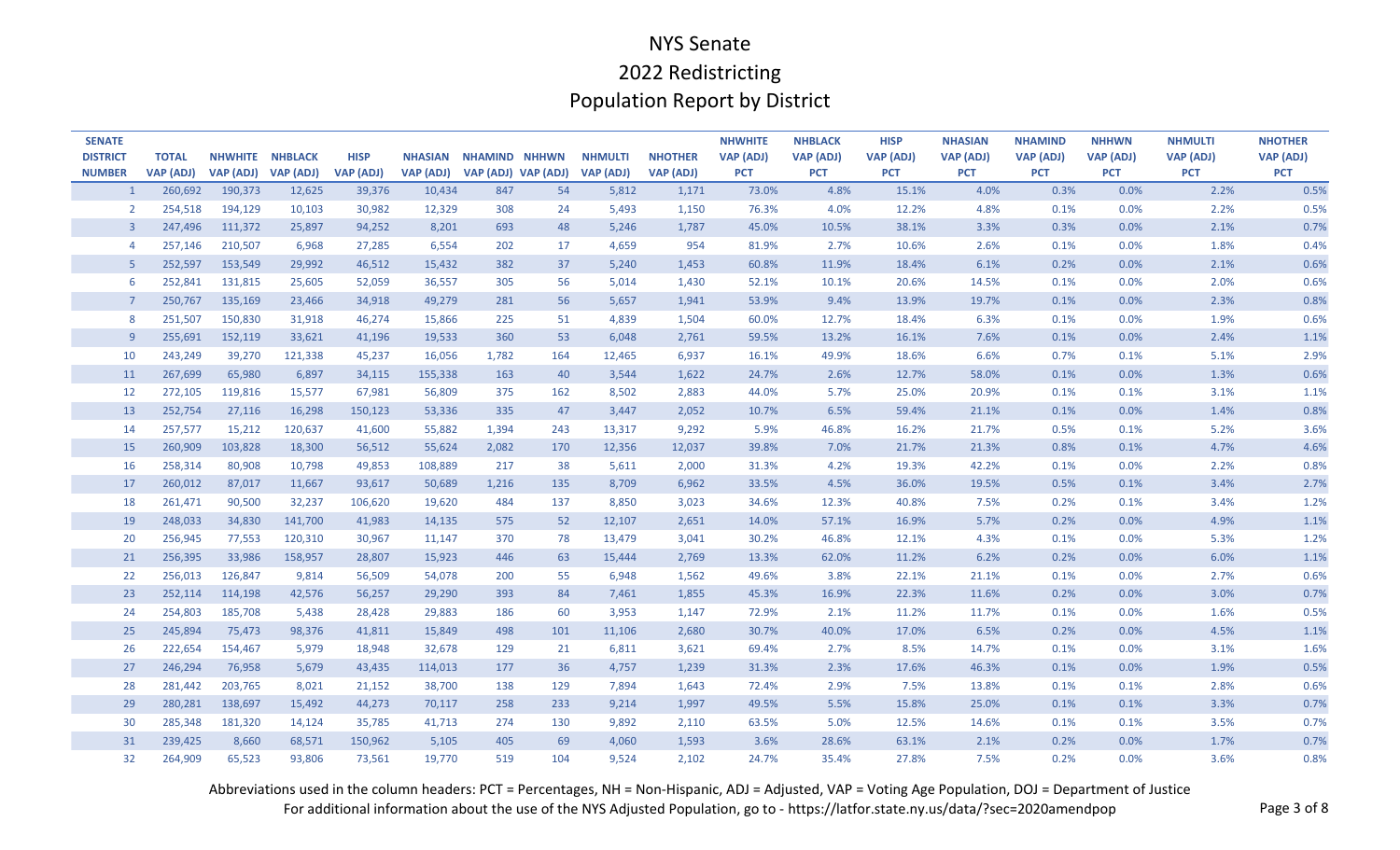| <b>SENATE</b><br><b>DISTRICT</b> | <b>TOTAL</b> |                                        |         | <b>HISP</b> | <b>NHASIAN</b> | <b>NHAMIND NHHWN</b> |     | <b>NHMULTI</b> | <b>NHOTHER</b>   | <b>NHWHITE</b><br><b>VAP (ADJ)</b> | <b>NHBLACK</b>          | <b>HISP</b><br><b>VAP (ADJ)</b> | <b>NHASIAN</b>                 | <b>NHAMIND</b><br><b>VAP (ADJ)</b> | <b>NHHWN</b>            | <b>NHMULTI</b>                 | <b>NHOTHER</b>                 |
|----------------------------------|--------------|----------------------------------------|---------|-------------|----------------|----------------------|-----|----------------|------------------|------------------------------------|-------------------------|---------------------------------|--------------------------------|------------------------------------|-------------------------|--------------------------------|--------------------------------|
| <b>NUMBER</b>                    | VAP (ADJ)    | NHWHITE NHBLACK<br>VAP (ADJ) VAP (ADJ) |         | VAP (ADJ)   | VAP (ADJ)      | VAP (ADJ) VAP (ADJ)  |     | VAP (ADJ)      | <b>VAP (ADJ)</b> | <b>PCT</b>                         | VAP (ADJ)<br><b>PCT</b> | <b>PCT</b>                      | <b>VAP (ADJ)</b><br><b>PCT</b> | <b>PCT</b>                         | VAP (ADJ)<br><b>PCT</b> | <b>VAP (ADJ)</b><br><b>PCT</b> | <b>VAP (ADJ)</b><br><b>PCT</b> |
| 33                               | 270,688      | 89,490                                 | 25,046  | 131,693     | 15,145         | 273                  | 68  | 6,905          | 2,068            | 33.1%                              | 9.3%                    | 48.7%                           | 5.6%                           | 0.1%                               | 0.0%                    | 2.6%                           | 0.8%                           |
| 34                               | 239,188      | 5,169                                  | 69,248  | 142,433     | 14,493         | 586                  | 62  | 4,408          | 2,789            | 2.2%                               | 29.0%                   | 59.6%                           | 6.1%                           | 0.2%                               | 0.0%                    | 1.8%                           | 1.2%                           |
| 35                               | 237,893      | 8,926                                  | 55,733  | 161,732     | 5,723          | 412                  | 54  | 3,551          | 1,762            | 3.8%                               | 23.4%                   | 68.0%                           | 2.4%                           | 0.2%                               | 0.0%                    | 1.5%                           | 0.7%                           |
| 36                               | 254,665      | 92,465                                 | 29,214  | 101,315     | 22,629         | 392                  | 97  | 5,669          | 2,884            | 36.3%                              | 11.5%                   | 39.8%                           | 8.9%                           | 0.2%                               | 0.0%                    | 2.2%                           | 1.1%                           |
| 37                               | 248,401      | 112,144                                | 31,860  | 77,482      | 19,306         | 302                  | 32  | 5,534          | 1,741            | 45.2%                              | 12.8%                   | 31.2%                           | 7.8%                           | 0.1%                               | 0.0%                    | 2.2%                           | 0.7%                           |
| 38                               | 250,825      | 13,746                                 | 144,708 | 71,786      | 8,823          | 646                  | 73  | 7,477          | 3,566            | 5.5%                               | 57.7%                   | 28.6%                           | 3.5%                           | 0.3%                               | 0.0%                    | 3.0%                           | 1.4%                           |
| 39                               | 249,059      | 143,483                                | 20,541  | 58,991      | 18,202         | 153                  | 38  | 5,783          | 1,868            | 57.6%                              | 8.3%                    | 23.7%                           | 7.3%                           | 0.1%                               | 0.0%                    | 2.3%                           | 0.8%                           |
| 40                               | 228,710      | 140,347                                | 24,897  | 40,470      | 16,472         | 270                  | 28  | 4,507          | 1,719            | 61.4%                              | 10.9%                   | 17.7%                           | 7.2%                           | 0.1%                               | 0.0%                    | 2.0%                           | 0.8%                           |
| 41                               | 249,795      | 134,133                                | 33,198  | 64,035      | 9,294          | 499                  | 81  | 6,878          | 1,677            | 53.7%                              | 13.3%                   | 25.6%                           | 3.7%                           | 0.2%                               | 0.0%                    | 2.8%                           | 0.7%                           |
| 42                               | 255,571      | 174,042                                | 14,960  | 47,662      | 11,308         | 176                  | 33  | 6,013          | 1,377            | 68.1%                              | 5.9%                    | 18.7%                           | 4.4%                           | 0.1%                               | 0.0%                    | 2.4%                           | 0.5%                           |
| 43                               | 261,336      | 197,770                                | 19,628  | 25,170      | 7,901          | 338                  | 45  | 9,060          | 1,424            | 75.7%                              | 7.5%                    | 9.6%                            | 3.0%                           | 0.1%                               | 0.0%                    | 3.5%                           | 0.5%                           |
| 44                               | 240,810      | 182,466                                | 11,843  | 28,634      | 5,044          | 472                  | 41  | 7,685          | 4,625            | 75.8%                              | 4.9%                    | 11.9%                           | 2.1%                           | 0.2%                               | 0.0%                    | 3.2%                           | 1.9%                           |
| 45                               | 260,645      | 183,794                                | 31,693  | 15,956      | 17,570         | 421                  | 79  | 9,758          | 1,374            | 70.5%                              | 12.2%                   | 6.1%                            | 6.7%                           | 0.2%                               | 0.0%                    | 3.7%                           | 0.5%                           |
| 46                               | 255,236      | 190,446                                | 20,010  | 14,895      | 12,978         | 961                  | 110 | 12,010         | 3,826            | 74.6%                              | 7.8%                    | 5.8%                            | 5.1%                           | 0.4%                               | 0.0%                    | 4.7%                           | 1.5%                           |
| 47                               | 259,836      | 237,723                                | 3,103   | 5,646       | 2,167          | 558                  | 52  | 9,974          | 613              | 91.5%                              | 1.2%                    | 2.2%                            | 0.8%                           | 0.2%                               | 0.0%                    | 3.8%                           | 0.2%                           |
| 48                               | 266,306      | 216,226                                | 10,810  | 19,811      | 7,845          | 417                  | 99  | 9,745          | 1,353            | 81.2%                              | 4.1%                    | 7.4%                            | 3.0%                           | 0.2%                               | 0.0%                    | 3.7%                           | 0.5%                           |
| 49                               | 254,485      | 231,569                                | 3,890   | 6,243       | 2,396          | 1,001                | 51  | 8,737          | 598              | 91.0%                              | 1.5%                    | 2.5%                            | 0.9%                           | 0.4%                               | 0.0%                    | 3.4%                           | 0.2%                           |
| 50                               | 251,443      | 219,378                                | 6,710   | 8,247       | 3,030          | 4,226                | 210 | 9,058          | 584              | 87.3%                              | 2.7%                    | 3.3%                            | 1.2%                           | 1.7%                               | 0.1%                    | 3.6%                           | 0.2%                           |
| 51                               | 257,331      | 228,408                                | 4,078   | 11,157      | 2,632          | 497                  | 47  | 9,733          | 779              | 88.8%                              | 1.6%                    | 4.3%                            | 1.0%                           | 0.2%                               | 0.0%                    | 3.8%                           | 0.3%                           |
| 52                               | 252,007      | 204,123                                | 16,785  | 10,196      | 9,711          | 1,324                | 55  | 9,072          | 741              | 81.0%                              | 6.7%                    | 4.1%                            | 3.9%                           | 0.5%                               | 0.0%                    | 3.6%                           | 0.3%                           |
| 53                               | 265,142      | 209,093                                | 12,465  | 13,136      | 17,768         | 566                  | 87  | 10,907         | 1,120            | 78.9%                              | 4.7%                    | 5.0%                            | 6.7%                           | 0.2%                               | 0.0%                    | 4.1%                           | 0.4%                           |
| 54                               | 256,592      | 228,775                                | 5,583   | 10,028      | 2,327          | 722                  | 47  | 8,337          | 773              | 89.2%                              | 2.2%                    | 3.9%                            | 0.9%                           | 0.3%                               | 0.0%                    | 3.3%                           | 0.3%                           |
| 55                               | 255,192      | 183,145                                | 32,062  | 15,899      | 12,899         | 1,301                | 76  | 8,798          | 1,012            | 71.8%                              | 12.6%                   | 6.2%                            | 5.1%                           | 0.5%                               | 0.0%                    | 3.5%                           | 0.4%                           |
| 56                               | 257,326      | 187,945                                | 29,535  | 22,377      | 8,685          | 372                  | 56  | 7,488          | 868              | 73.0%                              | 11.5%                   | 8.7%                            | 3.4%                           | 0.1%                               | 0.0%                    | 2.9%                           | 0.3%                           |
| 57                               | 256,617      | 155,695                                | 51,371  | 23,406      | 16,011         | 610                  | 65  | 8,449          | 1,010            | 60.7%                              | 20.0%                   | 9.1%                            | 6.2%                           | 0.2%                               | 0.0%                    | 3.3%                           | 0.4%                           |
| 58                               | 253,485      | 225,504                                | 4,005   | 10,159      | 1,657          | 3,665                | 57  | 7,868          | 570              | 89.0%                              | 1.6%                    | 4.0%                            | 0.7%                           | 1.5%                               | 0.0%                    | 3.1%                           | 0.2%                           |
| 59                               | 252,541      | 228,551                                | 5,123   | 5,611       | 2,934          | 615                  | 56  | 9,071          | 580              | 90.5%                              | 2.0%                    | 2.2%                            | 1.2%                           | 0.2%                               | 0.0%                    | 3.6%                           | 0.2%                           |
| 60                               | 259,020      | 192,739                                | 27,172  | 19,555      | 9,235          | 1,717                | 35  | 7,667          | 900              | 74.4%                              | 10.5%                   | 7.6%                            | 3.6%                           | 0.7%                               | 0.0%                    | 3.0%                           | 0.4%                           |
| 61                               | 261,649      | 234,085                                | 9,965   | 5,970       | 5,033          | 552                  | 42  | 5,452          | 550              | 89.5%                              | 3.8%                    | 2.3%                            | 1.9%                           | 0.2%                               | 0.0%                    | 2.1%                           | 0.2%                           |
| 62                               | 259,198      | 230,446                                | 8,404   | 7,668       | 2,794          | 1,529                | 61  | 7,577          | 719              | 88.9%                              | 3.2%                    | 3.0%                            | 1.1%                           | 0.6%                               | 0.0%                    | 2.9%                           | 0.3%                           |
| 63                               | 251,857      | 139,935                                | 67,307  | 15,077      | 20,733         | 778                  | 82  | 6,975          | 970              | 55.6%                              | 26.7%                   | 6.0%                            | 8.2%                           | 0.3%                               | 0.0%                    | 2.8%                           | 0.4%                           |

Abbreviations used in the column headers: PCT = Percentages, NH = Non-Hispanic, ADJ = Adjusted, VAP = Voting Age Population, DOJ = Department of Justice For additional information about the use of the NYS Adjusted Population, go to - https://latfor.state.ny.us/data/?sec=2020amendpop Page 4 of 8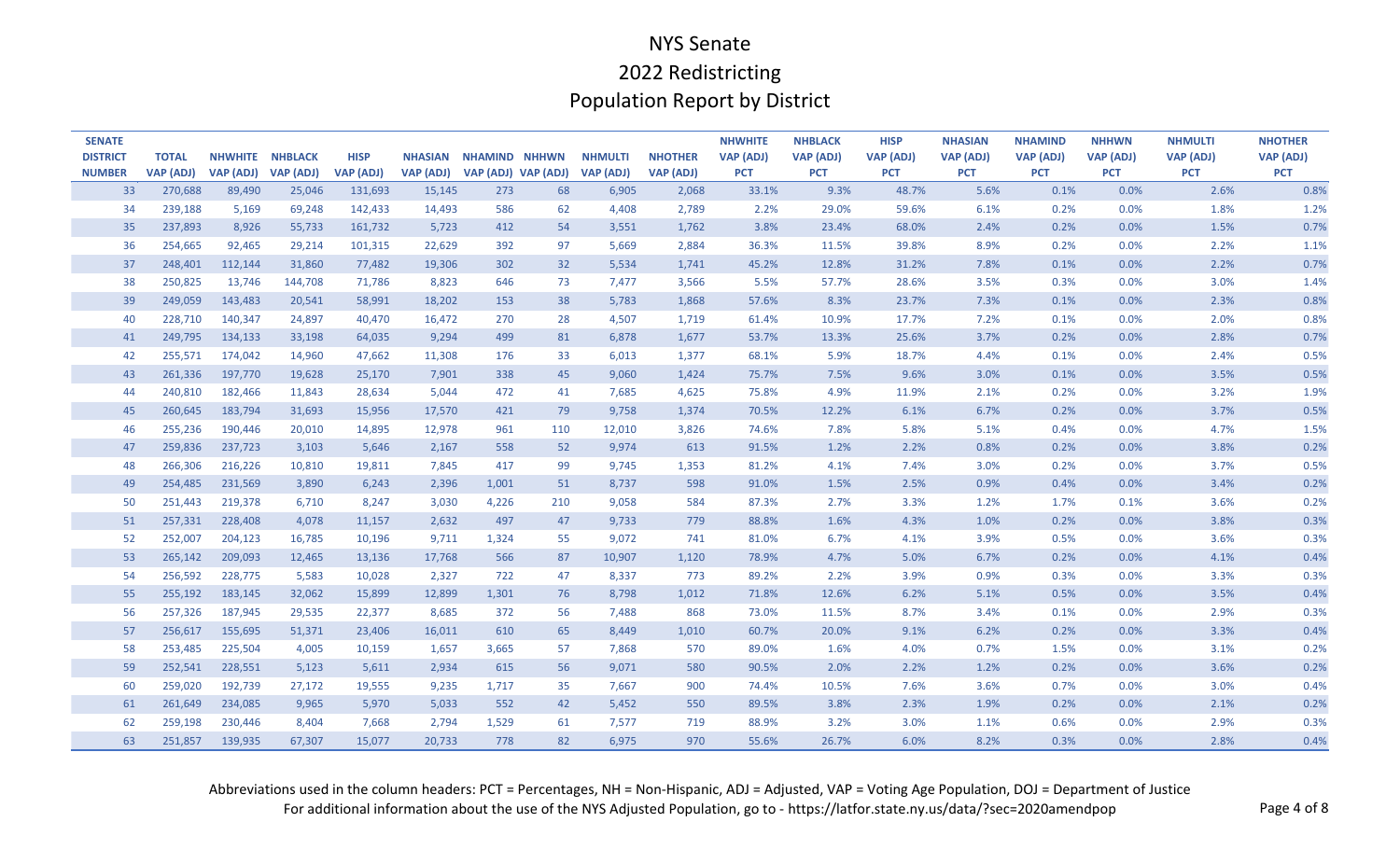| <b>SENATE</b><br><b>DISTRICT</b> | <b>NH DOJ</b><br><b>WHT</b> | NH DOJ<br><b>BLK</b> | <b>HISP DOJ</b> | NH DOJ<br><b>ASIAN</b> | NH_DOJ<br><b>AMIND</b> | NH_DOJ<br><b>HWN</b> | NH_DOJ<br><b>OTHMR</b> | NH DOJ<br><b>OTH</b> | <b>NH DOJ</b><br><b>WHT (ADJ)</b> | NH DOJ<br><b>BLK (ADJ)</b> | HISP_DOJ<br>(ADJ) | <b>NH DOJ</b> | <b>NH DOJ</b><br>ASIAN (ADJ) AMIND (ADJ) | NH DOJ<br>HWN (ADJ) | <b>NH DOJ</b><br><b>OTHMR (ADJ)</b> | NH_DOJ<br><b>OTH (ADJ)</b> |
|----------------------------------|-----------------------------|----------------------|-----------------|------------------------|------------------------|----------------------|------------------------|----------------------|-----------------------------------|----------------------------|-------------------|---------------|------------------------------------------|---------------------|-------------------------------------|----------------------------|
| <b>NUMBER</b>                    | (ADJ)                       | (ADJ)                | (ADJ)           | (ADJ)                  | (ADJ)                  | (ADJ)                | (ADJ)                  | (ADJ)                | <b>PCT</b>                        | <b>PCT</b>                 | <b>PCT</b>        | <b>PCT</b>    | <b>PCT</b>                               | <b>PCT</b>          | <b>PCT</b>                          | <b>PCT</b>                 |
| $\mathbf{1}$                     | 225,211                     | 16,293               | 55,714          | 14,263                 | 2,171                  | 138                  | 1,660                  | 4,247                | 70.5%                             | 5.1%                       | 17.4%             | 4.5%          | 0.7%                                     | 0.0%                | 0.5%                                | 1.3%                       |
| $\overline{2}$                   | 234,752                     | 15,221               | 44,741          | 17,748                 | 1,587                  | 94                   | 1,665                  | 3,889                | 73.4%                             | 4.8%                       | 14.0%             | 5.6%          | 0.5%                                     | 0.0%                | 0.5%                                | 1.2%                       |
| $\mathbf{3}$                     | 131,472                     | 35,659               | 132,351         | 11,524                 | 1,799                  | 131                  | 2,459                  | 4,301                | 41.1%                             | 11.2%                      | 41.4%             | 3.6%          | 0.6%                                     | 0.0%                | 0.8%                                | 1.4%                       |
| $\overline{4}$                   | 253,934                     | 10,404               | 39,256          | 10,188                 | 1,418                  | 75                   | 1,078                  | 3,344                | 79.4%                             | 3.3%                       | 12.3%             | 3.2%          | 0.4%                                     | 0.0%                | 0.3%                                | 1.1%                       |
| 5 <sup>1</sup>                   | 183,253                     | 40,221               | 67,027          | 21,799                 | 1,171                  | 77                   | 2,340                  | 3,808                | 57.3%                             | 12.6%                      | 21.0%             | 6.8%          | 0.4%                                     | 0.0%                | 0.7%                                | 1.2%                       |
| 6                                | 156,059                     | 33,135               | 73,000          | 50,618                 | 921                    | 97                   | 2,176                  | 3,689                | 48.8%                             | 10.4%                      | 22.8%             | 15.8%         | 0.3%                                     | 0.0%                | 0.7%                                | 1.2%                       |
| 7 <sup>7</sup>                   | 165,047                     | 29,938               | 48,182          | 68,765                 | 798                    | 114                  | 2,410                  | 4,442                | 51.6%                             | 9.4%                       | 15.1%             | 21.5%         | 0.3%                                     | 0.0%                | 0.8%                                | 1.4%                       |
| 8                                | 183,786                     | 40,989               | 64,695          | 23,035                 | 882                    | 86                   | 2,375                  | 3,848                | 57.5%                             | 12.8%                      | 20.2%             | 7.2%          | 0.3%                                     | 0.0%                | 0.7%                                | 1.2%                       |
| 9                                | 181,362                     | 44,925               | 56,298          | 26,696                 | 1,106                  | 120                  | 3,590                  | 5,598                | 56.7%                             | 14.1%                      | 17.6%             | 8.4%          | 0.4%                                     | 0.0%                | 1.1%                                | 1.8%                       |
| 10                               | 55,876                      | 155,698              | 61,902          | 21,102                 | 2,459                  | 228                  | 12,303                 | 10,128               | 17.5%                             | 48.7%                      | 19.4%             | 6.6%          | 0.8%                                     | 0.1%                | 3.9%                                | 3.2%                       |
| 11                               | 73,295                      | 8,685                | 43,362          | 189,154                | 405                    | 57                   | 1,968                  | 2,770                | 22.9%                             | 2.7%                       | 13.6%             | 59.2%         | 0.1%                                     | 0.0%                | 0.6%                                | 0.9%                       |
| 12                               | 135,226                     | 20,509               | 83,216          | 70,257                 | 1,007                  | 248                  | 2,501                  | 6,732                | 42.3%                             | 6.4%                       | 26.0%             | 22.0%         | 0.3%                                     | 0.1%                | 0.8%                                | 2.1%                       |
| 13                               | 31,557                      | 19,432               | 196,102         | 65,961                 | 690                    | 85                   | 1,979                  | 3,891                | 9.9%                              | 6.1%                       | 61.3%             | 20.6%         | 0.2%                                     | 0.0%                | 0.6%                                | 1.2%                       |
| 14                               | 17,723                      | 148,283              | 54,342          | 72,017                 | 1,946                  | 313                  | 12,895                 | 12,176               | 5.5%                              | 46.4%                      | 17.0%             | 22.5%         | 0.6%                                     | 0.1%                | 4.0%                                | 3.8%                       |
| 15                               | 122,065                     | 23,114               | 72,522          | 71,840                 | 2,940                  | 263                  | 10,471                 | 16,481               | 38.2%                             | 7.2%                       | 22.7%             | 22.5%         | 0.9%                                     | 0.1%                | 3.3%                                | 5.2%                       |
| 16                               | 98,482                      | 13,883               | 63,842          | 136,682                | 504                    | 71                   | 2,161                  | 4,071                | 30.8%                             | 4.3%                       | 20.0%             | 42.8%         | 0.2%                                     | 0.0%                | 0.7%                                | 1.3%                       |
| 17                               | 99,949                      | 15,409               | 121,450         | 64,142                 | 1,975                  | 223                  | 6,280                  | 10,268               | 31.3%                             | 4.8%                       | 38.0%             | 20.1%         | 0.6%                                     | 0.1%                | 2.0%                                | 3.2%                       |
| 18                               | 106,225                     | 41,405               | 136,205         | 25,018                 | 1,227                  | 265                  | 3,639                  | 5,713                | 33.2%                             | 13.0%                      | 42.6%             | 7.8%          | 0.4%                                     | 0.1%                | 1.1%                                | 1.8%                       |
| 19                               | 43,029                      | 184,509              | 56,853          | 19,139                 | 895                    | 88                   | 11,060                 | 4,123                | 13.5%                             | 57.7%                      | 17.8%             | 6.0%          | 0.3%                                     | 0.0%                | 3.5%                                | 1.3%                       |
| 20                               | 95,799                      | 152,351              | 39,733          | 16,113                 | 909                    | 148                  | 8,389                  | 6,255                | 30.0%                             | 47.7%                      | 12.4%             | 5.0%          | 0.3%                                     | 0.1%                | 2.6%                                | 2.0%                       |
| 21                               | 41,977                      | 198,284              | 37,870          | 23,206                 | 792                    | 115                  | 12,917                 | 4,536                | 13.1%                             | 62.0%                      | 11.9%             | 7.3%          | 0.3%                                     | 0.0%                | 4.0%                                | 1.4%                       |
| 22                               | 151,905                     | 13,326               | 75,108          | 73,048                 | 683                    | 121                  | 1,749                  | 3,757                | 47.5%                             | 4.2%                       | 23.5%             | 22.9%         | 0.2%                                     | 0.0%                | 0.6%                                | 1.2%                       |
| 23                               | 133,328                     | 58,907               | 79,557          | 39,995                 | 958                    | 172                  | 2,969                  | 3,811                | 41.7%                             | 18.4%                      | 24.9%             | 12.5%         | 0.3%                                     | 0.1%                | 0.9%                                | 1.2%                       |
| 24                               | 226,565                     | 7,876                | 39,719          | 40,561                 | 900                    | 114                  | 981                    | 2,981                | 70.9%                             | 2.5%                       | 12.4%             | 12.7%         | 0.3%                                     | 0.0%                | 0.3%                                | 0.9%                       |
| 25                               | 105,973                     | 124,881              | 54,633          | 20,853                 | 1,022                  | 185                  | 6,161                  | 5,988                | 33.2%                             | 39.1%                      | 17.1%             | 6.5%          | 0.3%                                     | 0.1%                | 1.9%                                | 1.9%                       |
| 26                               | 225,927                     | 7,985                | 26,119          | 48,739                 | 413                    | 70                   | 1,163                  | 9,281                | 70.7%                             | 2.5%                       | 8.2%              | 15.3%         | 0.1%                                     | 0.0%                | 0.4%                                | 2.9%                       |
| 27                               | 95,550                      | 7,941                | 59,859          | 151,257                | 517                    | 92                   | 1,484                  | 2,997                | 29.9%                             | 2.5%                       | 18.7%             | 47.3%         | 0.2%                                     | 0.0%                | 0.5%                                | 0.9%                       |
| 28                               | 228,643                     | 10,378               | 24,690          | 48,710                 | 700                    | 203                  | 1,337                  | 5,035                | 71.5%                             | 3.3%                       | 7.7%              | 15.2%         | 0.2%                                     | 0.1%                | 0.4%                                | 1.6%                       |
| 29                               | 153,204                     | 20,456               | 53,070          | 84,698                 | 901                    | 359                  | 2,252                  | 4,757                | 47.9%                             | 6.4%                       | 16.6%             | 26.5%         | 0.3%                                     | 0.1%                | 0.7%                                | 1.5%                       |
| 30                               | 199,444                     | 18,262               | 41,548          | 51,369                 | 1,073                  | 202                  | 2,198                  | 5,600                | 62.4%                             | 5.7%                       | 13.0%             | 16.1%         | 0.3%                                     | 0.1%                | 0.7%                                | 1.8%                       |
| 31                               | 10,437                      | 93,271               | 202,868         | 6,594                  | 707                    | 100                  | 2,911                  | 2,808                | 3.3%                              | 29.2%                      | 63.5%             | 2.1%          | 0.2%                                     | 0.0%                | 0.9%                                | 0.9%                       |
| 32                               | 74,130                      | 116,757              | 93,992          | 24,634                 | 1,036                  | 193                  | 4,734                  | 4,220                | 23.2%                             | 36.5%                      | 29.4%             | 7.7%          | 0.3%                                     | 0.1%                | 1.5%                                | 1.3%                       |

Abbreviations used in the column headers: PCT = Percentages, NH = Non-Hispanic, ADJ = Adjusted, VAP = Voting Age Population, DOJ = Department of Justice

For additional information about the use of the NYS Adjusted Population, go to - https://latfor.state.ny.us/data/?sec=2020amendpop Page 5 of 8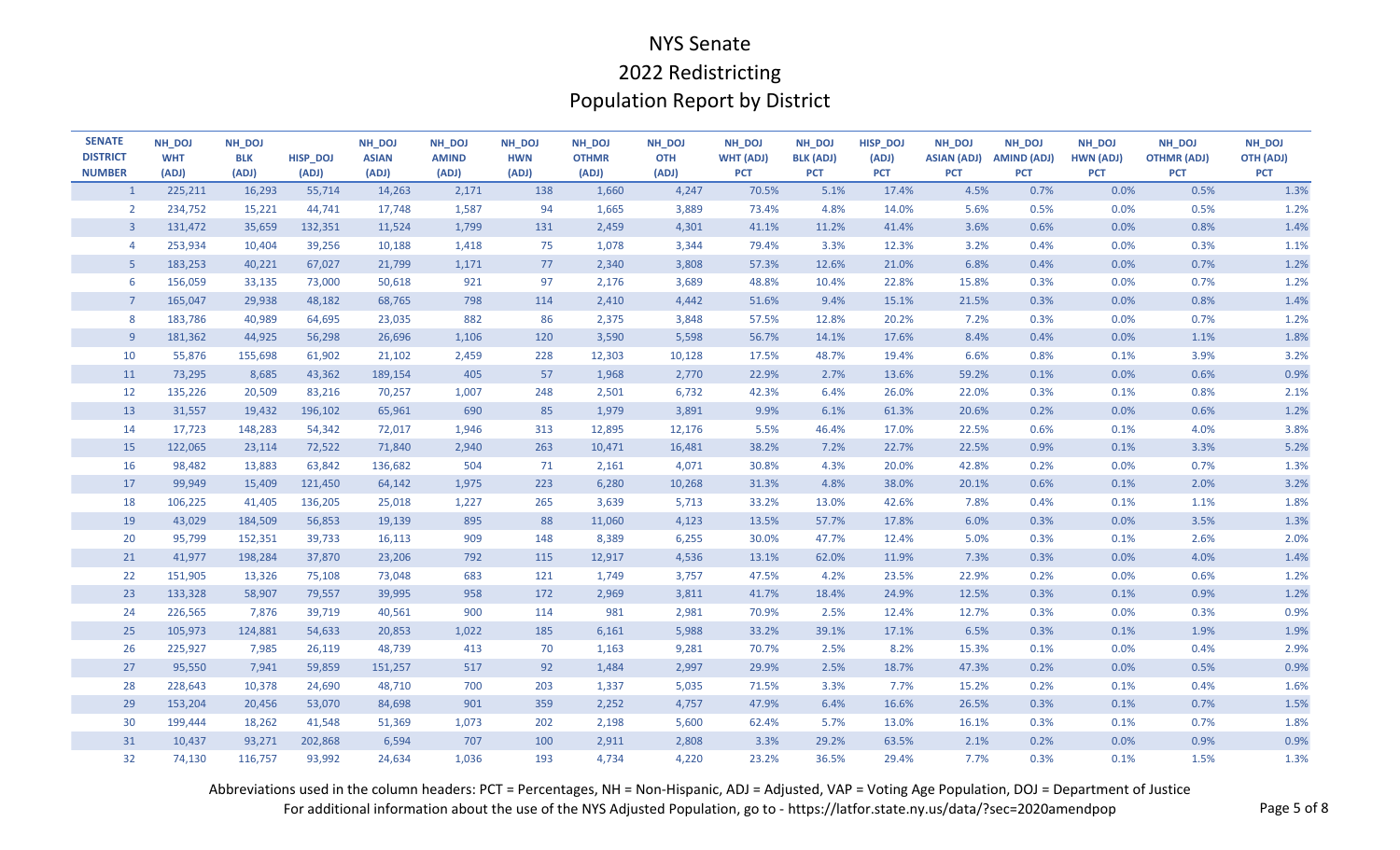| <b>SENATE</b><br><b>DISTRICT</b> | <b>NH DOJ</b><br><b>WHT</b> | NH_DOJ<br><b>BLK</b> | <b>HISP DOJ</b> | <b>NH DOJ</b><br><b>ASIAN</b> | NH_DOJ<br><b>AMIND</b> | NH_DOJ<br><b>HWN</b> | NH DOJ<br><b>OTHMR</b> | NH_DOJ<br><b>OTH</b> | NH DOJ<br><b>WHT (ADJ)</b> | NH DOJ<br><b>BLK (ADJ)</b> | HISP_DOJ<br>(ADJ) | NH DOJ<br><b>ASIAN (ADJ)</b> | <b>NH DOJ</b><br><b>AMIND (ADJ)</b> | <b>NH DOJ</b><br>HWN (ADJ) | NH DOJ<br><b>OTHMR (ADJ)</b> | <b>NH DOJ</b><br><b>OTH (ADJ)</b> |
|----------------------------------|-----------------------------|----------------------|-----------------|-------------------------------|------------------------|----------------------|------------------------|----------------------|----------------------------|----------------------------|-------------------|------------------------------|-------------------------------------|----------------------------|------------------------------|-----------------------------------|
| <b>NUMBER</b>                    | (ADJ)                       | (ADJ)                | (ADJ)           | (ADJ)                         | (ADJ)                  | (ADJ)                | (ADJ)                  | (ADJ)                | <b>PCT</b>                 | <b>PCT</b>                 | <b>PCT</b>        | <b>PCT</b>                   | <b>PCT</b>                          | <b>PCT</b>                 | <b>PCT</b>                   | <b>PCT</b>                        |
| 33                               | 101,475                     | 30,936               | 160,186         | 19,600                        | 883                    | 142                  | 1,993                  | 4,481                | 31.7%                      | 9.7%                       | 50.1%             | 6.1%                         | 0.3%                                | 0.0%                       | 0.6%                         | 1.4%                              |
| 34                               | 6,809                       | 92,207               | 191,716         | 20,038                        | 910                    | 96                   | 3,682                  | 4,239                | 2.1%                       | 28.8%                      | 60.0%             | 6.3%                         | 0.3%                                | 0.0%                       | 1.2%                         | 1.3%                              |
| 35                               | 11,254                      | 75,407               | 218,826         | 7,420                         | 723                    | 103                  | 2,688                  | 3,275                | 3.5%                       | 23.6%                      | 68.5%             | 2.3%                         | 0.2%                                | 0.0%                       | 0.8%                         | 1.0%                              |
| 36                               | 108,554                     | 37,652               | 133,497         | 30,971                        | 795                    | 148                  | 2,953                  | 5,127                | 34.0%                      | 11.8%                      | 41.8%             | 9.7%                         | 0.3%                                | 0.1%                       | 0.9%                         | 1.6%                              |
| 37                               | 136,382                     | 42,189               | 108,237         | 27,220                        | 868                    | 80                   | 2,250                  | 4,493                | 42.4%                      | 13.1%                      | 33.6%             | 8.5%                         | 0.3%                                | 0.0%                       | 0.7%                         | 1.4%                              |
| 38                               | 16,005                      | 183,255              | 96,506          | 11,748                        | 915                    | 106                  | 5,426                  | 5,736                | 5.0%                       | 57.3%                      | 30.2%             | 3.7%                         | 0.3%                                | 0.0%                       | 1.7%                         | 1.8%                              |
| 39                               | 178,621                     | 26,839               | 80,727          | 27,411                        | 675                    | 102                  | 1,741                  | 5,603                | 55.5%                      | 8.3%                       | 25.1%             | 8.5%                         | 0.2%                                | 0.0%                       | 0.5%                         | 1.7%                              |
| 40                               | 201,923                     | 32,181               | 58,879          | 22,038                        | 869                    | 56                   | 1,526                  | 5,889                | 62.5%                      | 10.0%                      | 18.2%             | 6.8%                         | 0.3%                                | 0.0%                       | 0.5%                         | 1.8%                              |
| 41                               | 160,091                     | 46,116               | 92,179          | 13,110                        | 2,267                  | 188                  | 2,262                  | 4,814                | 49.9%                      | 14.4%                      | 28.7%             | 4.1%                         | 0.7%                                | 0.1%                       | 0.7%                         | 1.5%                              |
| 42                               | 210,273                     | 20,274               | 67,192          | 16,305                        | 1,409                  | 87                   | 1,401                  | 4,778                | 65.4%                      | 6.3%                       | 20.9%             | 5.1%                         | 0.4%                                | 0.0%                       | 0.4%                         | 1.5%                              |
| 43                               | 235,996                     | 28,783               | 36,813          | 11,232                        | 3,894                  | 143                  | 1,729                  | 5,334                | 72.9%                      | 8.9%                       | 11.4%             | 3.5%                         | 1.2%                                | 0.0%                       | 0.5%                         | 1.7%                              |
| 44                               | 233,747                     | 17,709               | 42,213          | 7,708                         | 3,665                  | 92                   | 1,578                  | 14,049               | 72.9%                      | 5.5%                       | 13.2%             | 2.4%                         | 1.1%                                | 0.0%                       | 0.5%                         | 4.4%                              |
| 45                               | 216,171                     | 46,275               | 22,329          | 25,246                        | 3,525                  | 164                  | 2,531                  | 4,884                | 67.3%                      | 14.4%                      | 7.0%              | 7.9%                         | 1.1%                                | 0.1%                       | 0.8%                         | 1.5%                              |
| 46                               | 228,075                     | 32,505               | 22,595          | 19,589                        | 4,909                  | 254                  | 4,128                  | 8,745                | 71.1%                      | 10.1%                      | 7.0%              | 6.1%                         | 1.5%                                | 0.1%                       | 1.3%                         | 2.7%                              |
| 47                               | 290,196                     | 5,715                | 8,247           | 3,641                         | 6,913                  | 136                  | 748                    | 5,204                | 90.5%                      | 1.8%                       | 2.6%              | 1.1%                         | 2.2%                                | 0.0%                       | 0.2%                         | 1.6%                              |
| 48                               | 254,985                     | 17,424               | 28,587          | 11,849                        | 4,411                  | 233                  | 1,491                  | 5,806                | 78.5%                      | 5.4%                       | 8.8%              | 3.7%                         | 1.4%                                | 0.1%                       | 0.5%                         | 1.8%                              |
| 49                               | 287,915                     | 7,554                | 9,771           | 4,069                         | 6,159                  | 167                  | 769                    | 5,161                | 89.5%                      | 2.4%                       | 3.0%              | 1.3%                         | 1.9%                                | 0.1%                       | 0.2%                         | 1.6%                              |
| 50                               | 276,619                     | 10,808               | 11,970          | 4,807                         | 11,121                 | 448                  | 1,069                  | 4,447                | 86.1%                      | 3.4%                       | 3.7%              | 1.5%                         | 3.5%                                | 0.1%                       | 0.3%                         | 1.4%                              |
| 51                               | 279,425                     | 7,766                | 17,040          | 4,537                         | 5,635                  | 149                  | 1,003                  | 5,955                | 86.9%                      | 2.4%                       | 5.3%              | 1.4%                         | 1.8%                                | 0.1%                       | 0.3%                         | 1.9%                              |
| 52                               | 246,771                     | 29,969               | 16,020          | 15,179                        | 5,699                  | 199                  | 1,762                  | 4,009                | 77.2%                      | 9.4%                       | 5.0%              | 4.8%                         | 1.8%                                | 0.1%                       | 0.6%                         | 1.3%                              |
| 53                               | 247,917                     | 20,403               | 17,889          | 22,869                        | 4,779                  | 210                  | 1,743                  | 5,591                | 77.1%                      | 6.4%                       | 5.6%              | 7.1%                         | 1.5%                                | 0.1%                       | 0.5%                         | 1.7%                              |
| 54                               | 280,366                     | 10,294               | 15,352          | 4,125                         | 5,369                  | 152                  | 823                    | 4,626                | 87.3%                      | 3.2%                       | 4.8%              | 1.3%                         | 1.7%                                | 0.1%                       | 0.3%                         | 1.4%                              |
| 55                               | 217,766                     | 48,695               | 23,205          | 18,835                        | 4,789                  | 173                  | 1,895                  | 4,249                | 68.1%                      | 15.2%                      | 7.3%              | 5.9%                         | 1.5%                                | 0.1%                       | 0.6%                         | 1.3%                              |
| 56                               | 224,438                     | 43,140               | 33,079          | 13,404                        | 2,538                  | 141                  | 1,722                  | 3,796                | 69.7%                      | 13.4%                      | 10.3%             | 4.2%                         | 0.8%                                | 0.0%                       | 0.5%                         | 1.2%                              |
| 57                               | 181,487                     | 74,824               | 35,213          | 21,870                        | 2,970                  | 118                  | 2,167                  | 3,609                | 56.3%                      | 23.2%                      | 10.9%             | 6.8%                         | 0.9%                                | 0.0%                       | 0.7%                         | 1.1%                              |
| 58                               | 279,003                     | 7,456                | 15,777          | 2,795                         | 9,957                  | 127                  | 769                    | 4,391                | 87.1%                      | 2.3%                       | 4.9%              | 0.9%                         | 3.1%                                | 0.0%                       | 0.2%                         | 1.4%                              |
| 59                               | 285,491                     | 10,271               | 8,811           | 4,814                         | 5,957                  | 152                  | 737                    | 4,732                | 89.0%                      | 3.2%                       | 2.8%              | 1.5%                         | 1.9%                                | 0.1%                       | 0.2%                         | 1.5%                              |
| 60                               | 227,676                     | 41,659               | 28,665          | 14,667                        | 5,073                  | 141                  | 1,844                  | 3,217                | 70.5%                      | 12.9%                      | 8.9%              | 4.5%                         | 1.6%                                | 0.0%                       | 0.6%                         | 1.0%                              |
| 61                               | 282,615                     | 15,490               | 9,273           | 8,108                         | 3,149                  | 85                   | 735                    | 3,229                | 87.6%                      | 4.8%                       | 2.9%              | 2.5%                         | 1.0%                                | 0.0%                       | 0.2%                         | 1.0%                              |
| 62                               | 280,582                     | 14,187               | 12,019          | 4,849                         | 6,023                  | 151                  | 928                    | 4,202                | 86.9%                      | 4.4%                       | 3.7%              | 1.5%                         | 1.9%                                | 0.1%                       | 0.3%                         | 1.3%                              |
| 63                               | 166,833                     | 95,228               | 23,337          | 29,591                        | 2,521                  | 149                  | 2,218                  | 3,065                | 51.7%                      | 29.5%                      | 7.2%              | 9.2%                         | 0.8%                                | 0.1%                       | 0.7%                         | 1.0%                              |

Abbreviations used in the column headers: PCT = Percentages, NH = Non-Hispanic, ADJ = Adjusted, VAP = Voting Age Population, DOJ = Department of Justice For additional information about the use of the NYS Adjusted Population, go to - https://latfor.state.ny.us/data/?sec=2020amendpop Page 6 of 8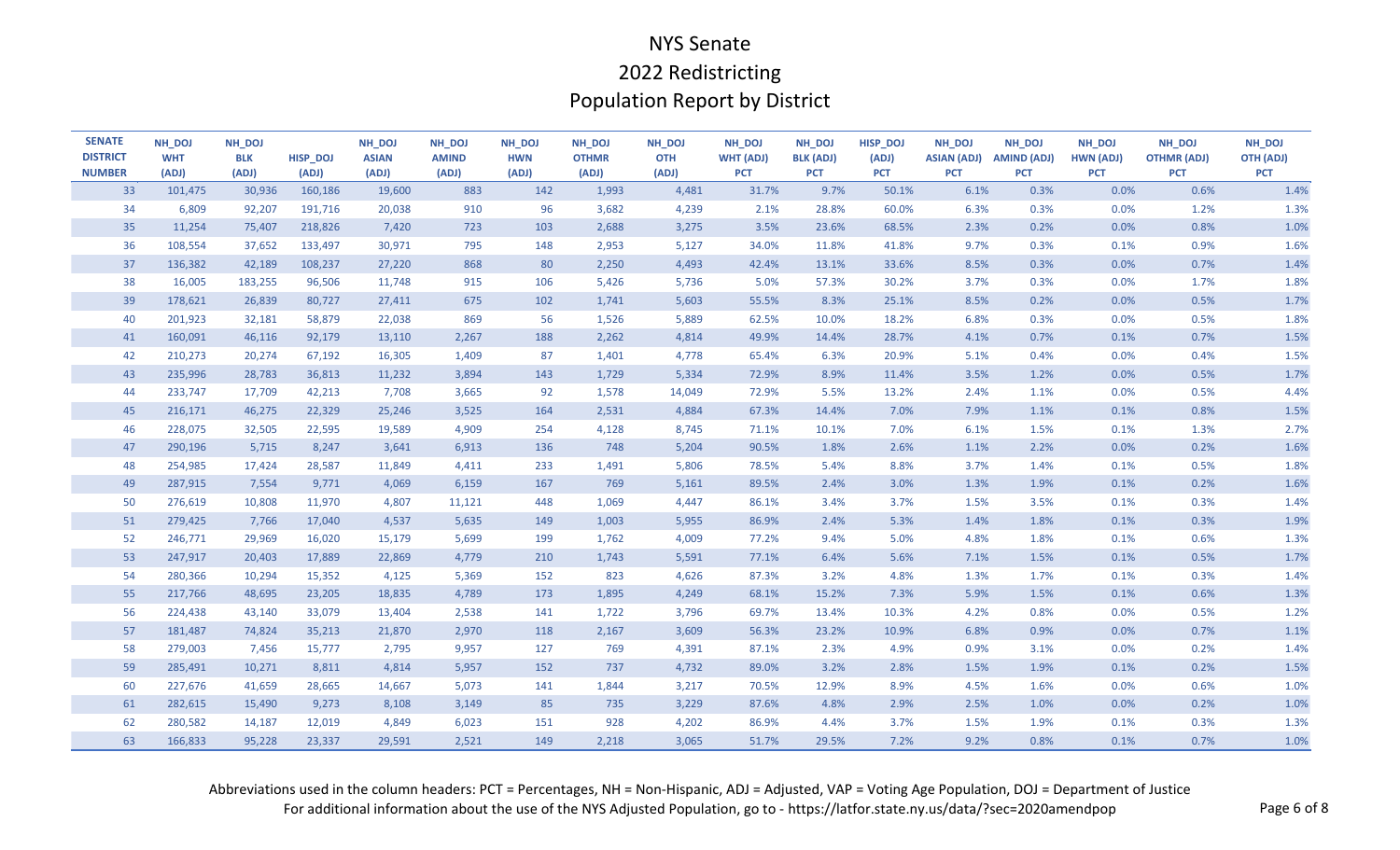| <b>SENATE</b>                    | NH_DOJ                         | NH_DOJ                  |                              | NH_DOJ                           | NH_DOJ                           | NH_DOJ                         | NH_DOJ                     | NH_DOJ                         | NH_DOJ                      | NH_DOJ                      | <b>HISP_DOJ</b>         | NH_DOJ                        | NH_DOJ                        | NH_DOJ                      | NH_DOJ                        | NH_DOJ                      |
|----------------------------------|--------------------------------|-------------------------|------------------------------|----------------------------------|----------------------------------|--------------------------------|----------------------------|--------------------------------|-----------------------------|-----------------------------|-------------------------|-------------------------------|-------------------------------|-----------------------------|-------------------------------|-----------------------------|
| <b>DISTRICT</b><br><b>NUMBER</b> | <b>WHT</b><br><b>VAP (ADJ)</b> | <b>BLK</b><br>VAP (ADJ) | HISP_DOJ<br><b>VAP (ADJ)</b> | <b>ASIAN</b><br><b>VAP (ADJ)</b> | <b>AMIND</b><br><b>VAP (ADJ)</b> | <b>HWN</b><br><b>VAP (ADJ)</b> | OTHMR_<br><b>VAP (ADJ)</b> | <b>OTH</b><br><b>VAP (ADJ)</b> | <b>WHT VAP</b><br>(ADJ) PCT | <b>BLK VAP</b><br>(ADJ) PCT | <b>VAP</b><br>(ADJ) PCT | <b>ASIAN VAP</b><br>(ADJ) PCT | <b>AMIND VAP</b><br>(ADJ) PCT | <b>HWN VAP</b><br>(ADJ) PCT | <b>OTHMR VAP</b><br>(ADJ) PCT | <b>OTH VAP</b><br>(ADJ) PCT |
|                                  | 190,373<br>$\mathbf{1}$        | 13,429                  | 39,376                       | 11,426                           | 1,682                            | 95                             | 1,253                      | 3,058                          | 73.0%                       | 5.2%                        | 15.1%                   | 4.4%                          | 0.7%                          | 0.0%                        | 0.5%                          | 1.2%                        |
|                                  | 194,129<br>$\overline{2}$      | 10,877                  | 30,982                       | 13,404                           | 1,245                            | 73                             | 1,105                      | 2,703                          | 76.3%                       | 4.3%                        | 12.2%                   | 5.3%                          | 0.5%                          | 0.0%                        | 0.4%                          | 1.1%                        |
|                                  | $\mathbf{3}$<br>111,372        | 27,024                  | 94,252                       | 8,842                            | 1,381                            | 75                             | 1,748                      | 2,802                          | 45.0%                       | 10.9%                       | 38.1%                   | 3.6%                          | 0.6%                          | 0.0%                        | 0.7%                          | 1.1%                        |
|                                  | $\overline{4}$<br>210,507      | 7,614                   | 27,285                       | 7,514                            | 1,087                            | 44                             | 739                        | 2,356                          | 81.9%                       | 3.0%                        | 10.6%                   | 2.9%                          | 0.4%                          | 0.0%                        | 0.3%                          | 0.9%                        |
|                                  | 5 <sup>1</sup><br>153,549      | 30,926                  | 46,512                       | 16,399                           | 905                              | 64                             | 1,684                      | 2,558                          | 60.8%                       | 12.2%                       | 18.4%                   | 6.5%                          | 0.4%                          | 0.0%                        | 0.7%                          | 1.0%                        |
|                                  | 6<br>131,815                   | 26,358                  | 52,059                       | 37,656                           | 704                              | 83                             | 1,703                      | 2,463                          | 52.1%                       | 10.4%                       | 20.6%                   | 14.9%                         | 0.3%                          | 0.0%                        | 0.7%                          | 1.0%                        |
|                                  | $\overline{7}$<br>135,169      | 24,117                  | 34,918                       | 50,999                           | 591                              | 87                             | 1,745                      | 3,141                          | 53.9%                       | 9.6%                        | 13.9%                   | 20.3%                         | 0.2%                          | 0.0%                        | 0.7%                          | 1.3%                        |
|                                  | 8<br>150,830                   | 32,642                  | 46,274                       | 16,664                           | 668                              | 68                             | 1,776                      | 2,585                          | 60.0%                       | 13.0%                       | 18.4%                   | 6.6%                          | 0.3%                          | 0.0%                        | 0.7%                          | 1.0%                        |
|                                  | 9 <sup>°</sup><br>152,119      | 34,514                  | 41,196                       | 20,371                           | 820                              | 84                             | 2,644                      | 3,943                          | 59.5%                       | 13.5%                       | 16.1%                   | 8.0%                          | 0.3%                          | 0.0%                        | 1.0%                          | 1.5%                        |
| 10                               | 39,270                         | 122,644                 | 45,237                       | 16,415                           | 1,875                            | 175                            | 10,207                     | 7,426                          | 16.1%                       | 50.4%                       | 18.6%                   | 6.8%                          | 0.8%                          | 0.1%                        | 4.2%                          | 3.1%                        |
| 11                               | 65,980                         | 7,299                   | 34,115                       | 156,379                          | 315                              | 50                             | 1,451                      | 2,110                          | 24.7%                       | 2.7%                        | 12.7%                   | 58.4%                         | 0.1%                          | 0.0%                        | 0.5%                          | 0.8%                        |
| 12                               | 119,816                        | 16,842                  | 67,981                       | 58,910                           | 881                              | 202                            | 1,905                      | 5,568                          | 44.0%                       | 6.2%                        | 25.0%                   | 21.7%                         | 0.3%                          | 0.1%                        | 0.7%                          | 2.1%                        |
| 13                               | 27,116                         | 16,725                  | 150,123                      | 54,187                           | 446                              | 60                             | 1,483                      | 2,614                          | 10.7%                       | 6.6%                        | 59.4%                   | 21.4%                         | 0.2%                          | 0.0%                        | 0.6%                          | 1.0%                        |
| 14                               | 15,212                         | 121,891                 | 41,600                       | 56,615                           | 1,479                            | 261                            | 10,980                     | 9,539                          | 5.9%                        | 47.3%                       | 16.2%                   | 22.0%                         | 0.6%                          | 0.1%                        | 4.3%                          | 3.7%                        |
| 15                               | 103,828                        | 18,904                  | 56,512                       | 57,311                           | 2,333                            | 220                            | 8,795                      | 13,006                         | 39.8%                       | 7.3%                        | 21.7%                   | 22.0%                         | 0.9%                          | 0.1%                        | 3.4%                          | 5.0%                        |
| 16                               | 80,908                         | 11,367                  | 49,853                       | 111,341                          | 373                              | 48                             | 1,574                      | 2,850                          | 31.3%                       | 4.4%                        | 19.3%                   | 43.1%                         | 0.1%                          | 0.0%                        | 0.6%                          | 1.1%                        |
| 17                               | 87,017                         | 12,463                  | 93,617                       | 52,210                           | 1,536                            | 175                            | 5,098                      | 7,896                          | 33.5%                       | 4.8%                        | 36.0%                   | 20.1%                         | 0.6%                          | 0.1%                        | 2.0%                          | 3.0%                        |
| 18                               | 90,500                         | 33,682                  | 106,620                      | 22,059                           | 1,080                            | 229                            | 2,950                      | 4,351                          | 34.6%                       | 12.9%                       | 40.8%                   | 8.4%                          | 0.4%                          | 0.1%                        | 1.1%                          | 1.7%                        |
| 19                               | 34,830                         | 143,306                 | 41,983                       | 14,731                           | 708                              | 70                             | 9,426                      | 2,979                          | 14.0%                       | 57.8%                       | 16.9%                   | 5.9%                          | 0.3%                          | 0.0%                        | 3.8%                          | 1.2%                        |
| 20                               | 77,553                         | 122,826                 | 30,967                       | 13,128                           | 722                              | 126                            | 7,150                      | 4,473                          | 30.2%                       | 47.8%                       | 12.1%                   | 5.1%                          | 0.3%                          | 0.1%                        | 2.8%                          | 1.7%                        |
| 21                               | 33,986                         | 160,910                 | 28,807                       | 17,335                           | 632                              | 91                             | 11,321                     | 3,313                          | 13.3%                       | 62.8%                       | 11.2%                   | 6.8%                          | 0.3%                          | 0.0%                        | 4.4%                          | 1.3%                        |
| 22                               | 126,847                        | 10,808                  | 56,509                       | 57,271                           | 557                              | 102                            | 1,240                      | 2,679                          | 49.6%                       | 4.2%                        | 22.1%                   | 22.4%                         | 0.2%                          | 0.0%                        | 0.5%                          | 1.1%                        |
| 23                               | 114,198                        | 44,019                  | 56,257                       | 31,609                           | 738                              | 142                            | 2,319                      | 2,832                          | 45.3%                       | 17.5%                       | 22.3%                   | 12.5%                         | 0.3%                          | 0.1%                        | 0.9%                          | 1.1%                        |
| 24                               | 185,708                        | 5,996                   | 28,428                       | 31,124                           | 687                              | 96                             | 685                        | 2,079                          | 72.9%                       | 2.4%                        | 11.2%                   | 12.2%                         | 0.3%                          | 0.0%                        | 0.3%                          | 0.8%                        |
| 25                               | 75,473                         | 100,802                 | 41,811                       | 17,838                           | 846                              | 152                            | 5,079                      | 3,893                          | 30.7%                       | 41.0%                       | 17.0%                   | 7.3%                          | 0.3%                          | 0.1%                        | 2.1%                          | 1.6%                        |
| 26                               | 154,467                        | 6,404                   | 18,948                       | 36,522                           | 326                              | 52                             | 809                        | 5,126                          | 69.4%                       | 2.9%                        | 8.5%                    | 16.4%                         | 0.2%                          | 0.0%                        | 0.4%                          | 2.3%                        |
| 27                               | 76,958                         | 6,250                   | 43,435                       | 116,268                          | 395                              | 74                             | 1,013                      | 1,901                          | 31.3%                       | 2.5%                        | 17.6%                   | 47.2%                         | 0.2%                          | 0.0%                        | 0.4%                          | 0.8%                        |
| 28                               | 203,765                        | 9,135                   | 21,152                       | 41,451                           | 612                              | 173                            | 1,041                      | 4,113                          | 72.4%                       | 3.3%                        | 7.5%                    | 14.7%                         | 0.2%                          | 0.1%                        | 0.4%                          | 1.5%                        |
| 29                               | 138,697                        | 16,997                  | 44,273                       | 73,477                           | 824                              | 312                            | 1,847                      | 3,854                          | 49.5%                       | 6.1%                        | 15.8%                   | 26.2%                         | 0.3%                          | 0.1%                        | 0.7%                          | 1.4%                        |
| 30<br>31                         | 181,320<br>8,660               | 15,627<br>69,729        | 35,785<br>150,962            | 44,932<br>5,408                  | 943<br>515                       | 174<br>78                      | 1,844<br>2,269             | 4,723<br>1,804                 | 63.5%<br>3.6%               | 5.5%<br>29.1%               | 12.5%<br>63.1%          | 15.8%<br>2.3%                 | 0.3%<br>0.2%                  | 0.1%<br>0.0%                | 0.7%<br>1.0%                  | 1.7%<br>0.8%                |
| 32                               | 65,523                         | 96,143                  | 73,561                       | 21,401                           | 907                              | 161                            | 3,947                      | 3,266                          | 24.7%                       | 36.3%                       | 27.8%                   | 8.1%                          | 0.3%                          | 0.1%                        | 1.5%                          | 1.2%                        |
|                                  |                                |                         |                              |                                  |                                  |                                |                            |                                |                             |                             |                         |                               |                               |                             |                               |                             |

Abbreviations used in the column headers: PCT = Percentages, NH = Non-Hispanic, ADJ = Adjusted, VAP = Voting Age Population, DOJ = Department of Justice

For additional information about the use of the NYS Adjusted Population, go to - https://latfor.state.ny.us/data/?sec=2020amendpop Page 7 of 8